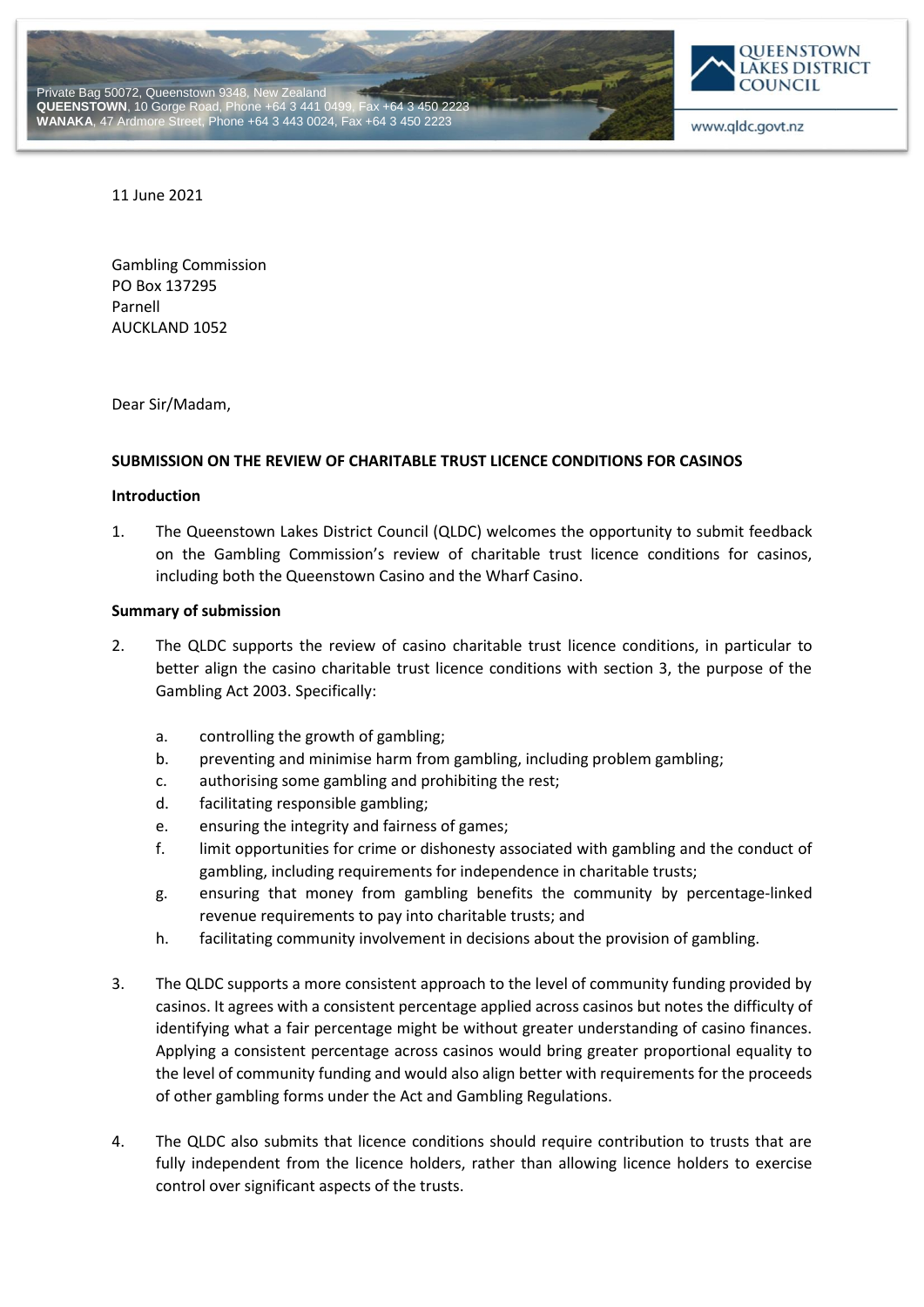- 5. In making this submission, the QLDC also submits that a more sustainable model of funding for community organisations is needed to replace the reliance on gambling proceeds. While this is the preference, in the meantime, the Council supports a more consistent and transparent approach to proceeds from gambling at casinos, as outlined in this submission.
	- 6. Greater consistency and alignment with the purpose of the Gambling Act also aligns well with local authorities' provisions under the Local Government Acts in their role of promoting the four community well-beings, being the current and future social, economic, environmental, and cultural well-being of the district or region.

Yours faithfully,

Mike Theelen Chief Executive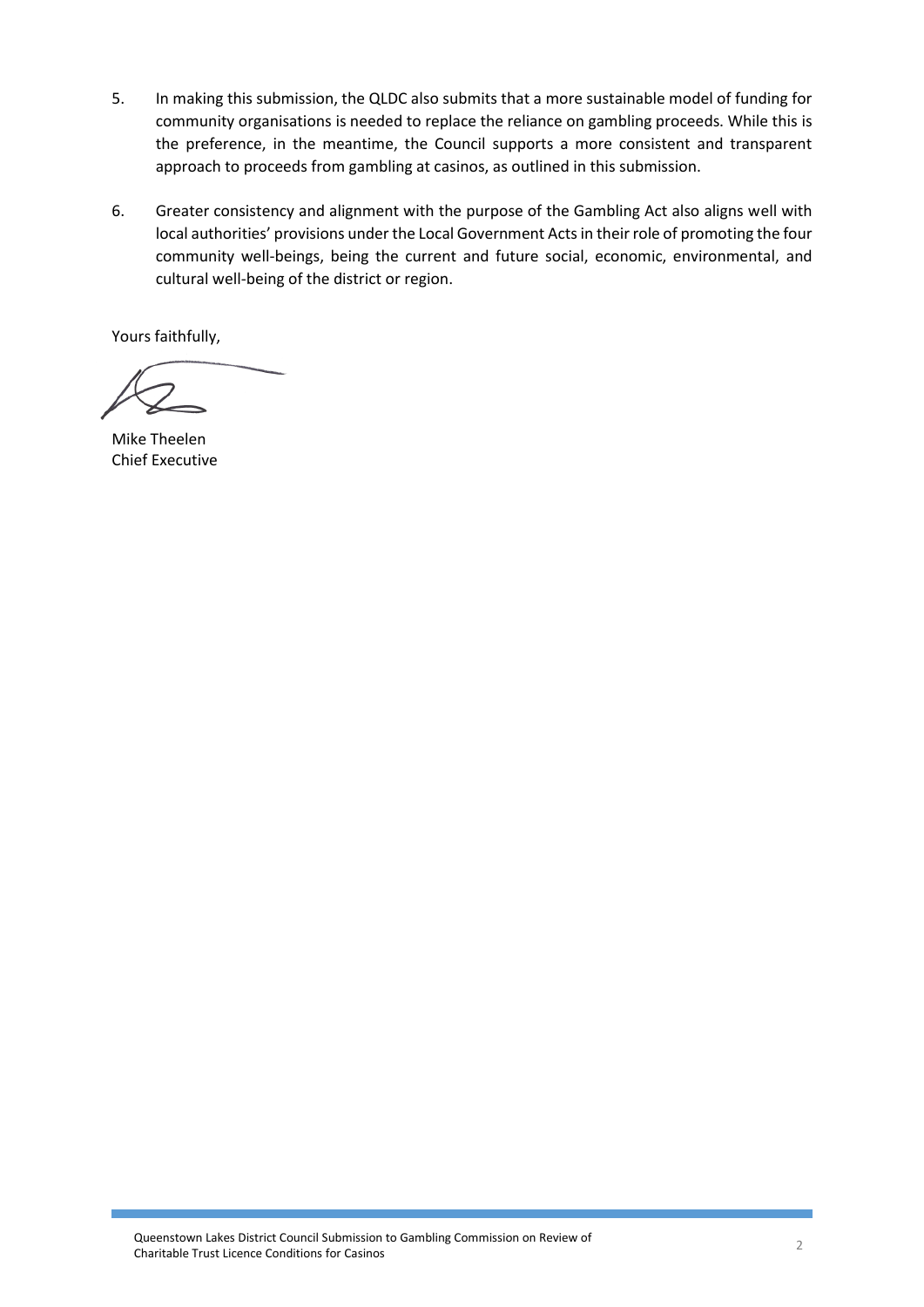# **BACKGROUND**

- 1. The Gambling Commission is seeking feedback on its review of the charitable trust licence conditions for the Auckland, Hamilton, Christchurch, Dunedin, Queenstown and Wharf Casinos.
- 2. The Commission considers it timely to review all licences as a group rather than leaving it to separate consideration on the renewal of conditions for each licence and is seeking feedback specifically on whether charitable trust conditions ought to be amended to align better with the purposes of the Gambling Act (the Act).
- 3. In the review, the Commission will consider whether the licence conditions require amendment and, if so, it will propose specific amendments for further consultation.
- 4. Submissions are open to all parties and local authorities in each of the six casino areas have been invited to submit on the review. It is considered pertinent for Queenstown Lakes District Council (QLDC) to submit on this review as there are two casino in this district.
- 5. Submissions close on Friday 11 June 2021.

## **Casino regulation**

- 6. The charitable trust licence conditions relate to the level of funding that each casino agrees to provide to charitable trusts as part of the conditions for their licence. Conditions were imposed under the Casino Control Act 1990, when the Commission's predecessor body first issued the venue licences.
- 7. The Commission suggests that the source of charitable trust provision appears to be related to securing competitive advantage over other applicants rather than any statutory requirement that money from gambling benefit the community. Original conditions captured commitments made in successful applications and were unique to each venue.
- 8. Conditions across the six venues vary markedly and the Commission suggests they may not align well with the purpose of the Gambling Act, which differs materially from that of the Casino Control Act 1990. For example, the object of the Casino Control Act was to establish a licensing system with the aims of promoting tourism, employment and economic development generally. The purpose of the Gambling Act is much more focused on reducing harm and controlling gambling.
- 9. Conditions on the licenses have remained largely un-amended since they were first imposed when the original venue licence was granted. For example, Queenstown Casino agrees to pay no less than 2.5% of net profit from the operation of the casino, or \$100,000 per annum, whichever is greater. Queenstown's Wharf Casino agrees to pay no less than:
	- a. In respect of the first year of operation, 20% of the net profit after deducting (i) tax, and (ii) 15% of \$3 million, being the shareholders' capital contribution to the casino project;
	- b. In respect of each subsequent year of operation, an additional 1% of net profit after the deductions referred to in subparagraph (a) until the figure of 30% is reached;
	- c. Thereafter, 30% of net profit after the deductions referred to in subparagraph (a).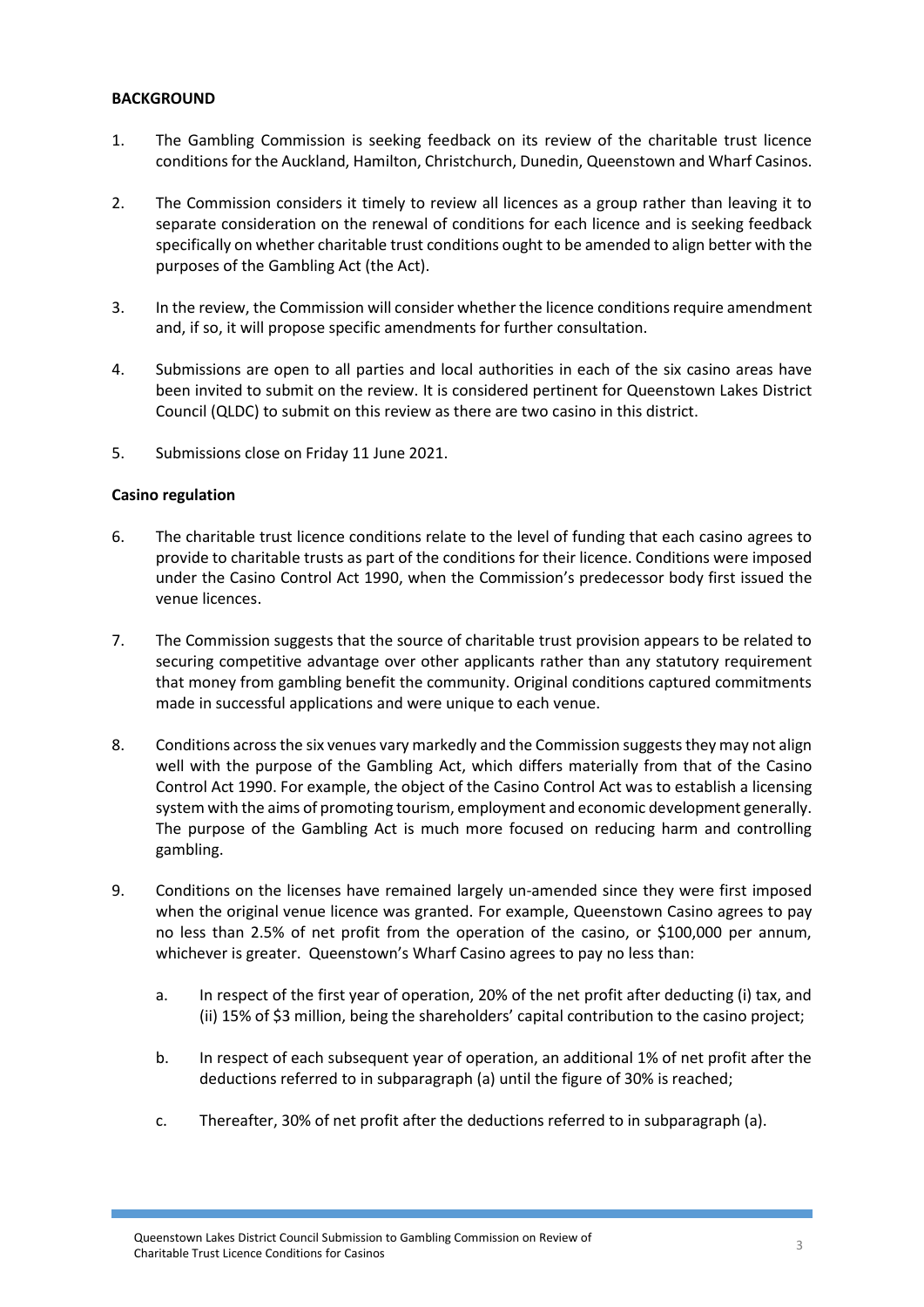10. Without knowing the turnover for each casino, it is difficult to know the extent to which casinos meet or exceed their charitable trust licence conditions. See Table 1 for the licence conditions relating to charitable trust payments for each casino.

| Casino<br>Location  | <b>Trust Supported</b>                                 | <b>Primary Payment Mechanism</b>                                                                                                                                                                                                                        | Other mechanism?                                                                                           |
|---------------------|--------------------------------------------------------|---------------------------------------------------------------------------------------------------------------------------------------------------------------------------------------------------------------------------------------------------------|------------------------------------------------------------------------------------------------------------|
| Auckland            | Independent<br><b>Charitable Trust</b>                 | Casino wins - no less than 0.7% per<br>annum                                                                                                                                                                                                            | Alternative- payment must never be<br>less than \$500,000                                                  |
| <b>Hamilton</b>     | Independent<br><b>Charitable Trust</b>                 | Revenue (GST exclusive) - no less than<br>1.5% per annum.                                                                                                                                                                                               |                                                                                                            |
| Christchurch        | <b>Christchurch Casinos</b><br><b>Charitable Trust</b> | Net profit (after $tax$ ) – not less than<br>2.5% from the onsite businesses of<br>the casino plus payments to charities<br>totalling \$100,000 per annum with<br>any shortfall required to be paid to<br>the trust as an additional payment<br>(cl 17) | Alternative - must pay as per<br>mechanism or \$250,000 whichever is<br>greater.                           |
| <b>Dunedin</b>      | Independent<br><b>Charitable Trust</b>                 | Turnover (after GST) – equivalent to<br>1% of turnover of gambling machine<br>to a maximum of \$110,000 per<br>annum.                                                                                                                                   | Additional - no less than \$52,000 to<br>be paid which includes funding<br>treatment for problem gambling. |
| Queenstown          | Independent<br>Charitable Trust                        | Net profit (after $tax$ ) – not less than<br>2.5%                                                                                                                                                                                                       | Alternative - \$100,000 whichever<br>greater.                                                              |
| <b>Wharf Casino</b> | Independent<br><b>Charitable Trust</b>                 | Graduated net profit - 20% after<br>deducting tax and 15% of \$3 million<br>investment. In subsequent years an<br>additional 1% (less deductions) per<br>annum until 30% reached. After that,<br>30% per annum after deductions.                        |                                                                                                            |

*Table 1: Casino licence conditions relating to charitable trust payments*

- 11. Funding priorities of the charitable trusts are also variable. For example, the objectives of the Dunedin Casino Charitable Trust are to assist in the 'relief of poverty, the advancement of education, the advancement of religion, the advancement of sports for the benefit of the community or any other charitable purpose deemed beneficial to the community by the Trustees'. SkyCity Hamilton Community Trust looks to fund organisations that assist with basic needs such as food, shelter, care, support and mental health and wellbeing. SkyCity Queenstown Casino Community Trust funding assists with arts, culture and entertainment including recognition and understanding of different cultures. It also supports educational programmes or research for life skills, treatment or counselling as well as programmes for the financial security of families. It is important that the funds be fairly distributed into the local community within which individual casinos are located in order for the community to gain full benefit.
- 12. The charitable trusts that receive casino funding were established by the casino licence holders. The deeds of trust allow the licence holders to exercise control over significant aspects of the trusts. One of the questions in the review is whether licence conditions should require contributions be made to new trusts that are fully independent from the licence holders.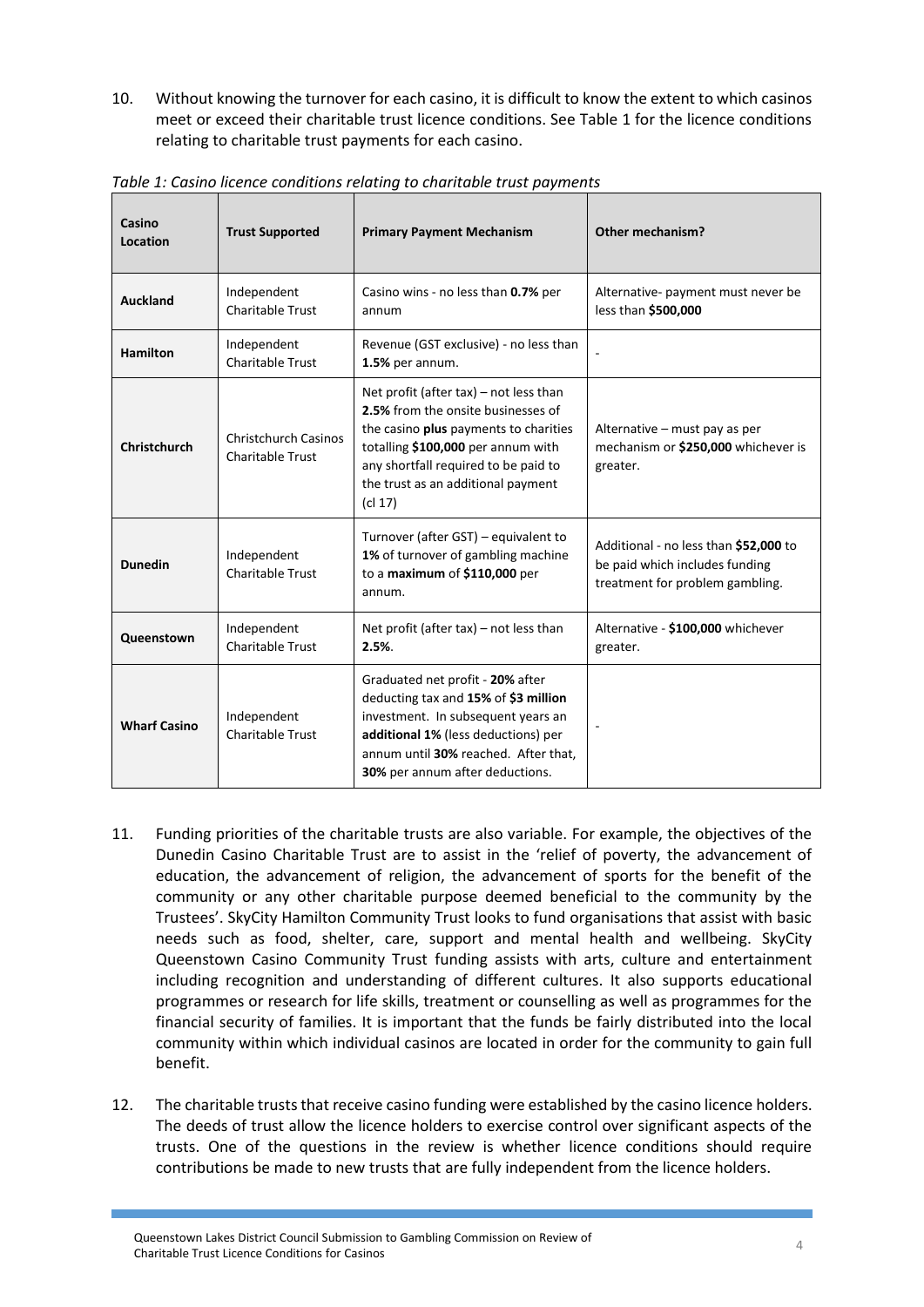# **Gambling Act 2003 Gambling Act 2003**

- 13. Part of the review is whether the casino licence conditions should align better with the purpose (section 3) of the Act.
- 14. The Gambling Act 2003 legislates on gambling including gambling venues and electronic gambling machines (EGMs). The purpose of the Act, set out in section 3, is to:
	- a. control the growth of gambling;
	- b. prevent and minimise harm from gambling, including problem gambling;
	- c. authorise some gambling and prohibit the rest;
	- d. facilitate responsible gambling;
	- e. ensure the integrity and fairness of games;
	- f. limit opportunities for crime or dishonesty associated with gambling and the conduct of gambling;
	- g. ensure that money from gambling benefits the community; and
	- h. facilitate community involvement in decisions about the provision of gambling.

## **Role of territorial authorities**

- 15. All territorial authorities are required by the Act to have a Gambling and TAB Venue Policy stating whether they would allow new non-casino gambling venues to be established within their districts and, if so, where they may be situated.
- 16. The Dunedin City Council (DCC) policy has been recently reviewed by the Council and has a sinking-lid approach to the number of class 4 (non-casino gambling or 'pokie' machine) gambling venues and EGMs in Dunedin. The policy does not cover casinos and territorial authorities have no jurisdiction over casinos.
- 17. However, a number of submissions made during the review of the Gambling and TAB Venue Policy were concerned about gambling related harm in the community and the DCC decided to retain its sinking lid approach in response to these concerns.
- 18. QLDC submits that reduction in gambling related harm contributions need to be considered with more funding requirements directed to those agencies who facilitate assistance with problem gambling. For example, a condition that requires casinos to provide funding for not only charitable community groups but community groups which directly address problem gambling would be beneficial to the community and align with the purpose of the Act.

## **DISCUSSION**

- 19. The QLDC submission is supportive of the review by the Commission on charitable trust licence conditions for casinos.
- 20. The review asks whether licence conditions should be amended to align better with the purpose of the Act. This submission supports a review that will bring better alignment of casino charitable trust licence conditions with the purposes of the Act.
- 21. The review also asks whether consistency in the licence conditions across all six licences is desirable, this submission supports this, thus bringing greater proportionality to the level of community funding provided. For example, where there are particularly lucrative casinos (such as in a large centre, e.g. Auckland) 10% of net revenue would be a higher amount to put into